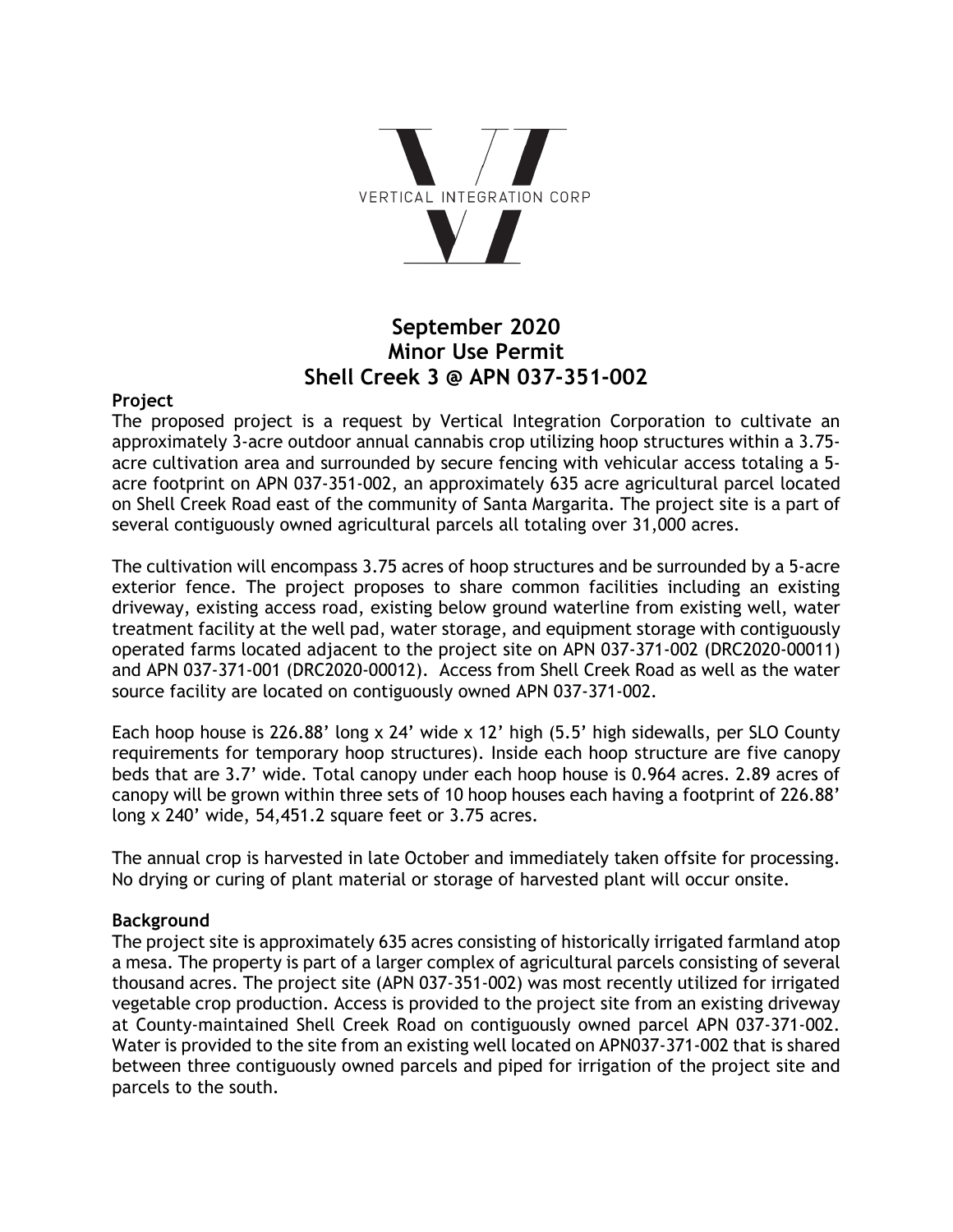### **Site Location**

The project site is located on Shell Creek Road, 2.5 miles north of Highway 58/Calf Canyon Highway and is accessed via an existing driveway on contiguously owned parcel 037-371- 002. The site is zoned agriculture.

### **Legal Access**

From Shell Creek Road, a paved County road, the existing driveway on 037-371-002 provides access to the project site, as well as adjacent parcel 037-371-001. To additionally support that legal access to the project site is provided by the existing driveway on Shell Creek Road, confirmation has been provided by the County Assessor's office. Please refer to attached County Assessor's correspondence. Additionally, as evidence that the adjacent contiguously owned properties have legal access to share the road, please refer to attached Legal Access Exhibit. A Shell Creek Road street address will be required to be assigned.

### **Statement of Neighborhood Compatibility**

Grazing land, irrigated agriculture, and vacant properties surround the extremely rural site located over 30 miles east of the community of Santa Margarita and approximately 15 miles southeast of the community of Creston. There are no schools; alcohol or drug rehabilitation facilities within 1,000 feet of the property. The nearest residence is located over 1.5 miles to the north. Shell Creek Road is a rural road with very low traffic volumes. This parcel and the neighboring parcels are uniquely suited for the cultivation of cannabis, as the distinctive odor near the time of harvest and during harvest activities dissipates with distance and the presence of intervening topography. These factors make it unlikely odor would be detectable to travelers on Highway 58, 2.5 miles south of the project site, or by any neighboring residential use. In addition, the project area is well setback from the public road and is not visible (refer to Location section of this document).

The applicant has met with the single neighboring property not under contiguous ownership and established an open line of communication in the event operational concerns or issues regarding odor are raised during times of harvest. Establishment of this communication is considered an effective tool for neighborhood compatibility of this project.

### **Lighting**

Motion-activated lighting will be provided at the locked gate on Shell Creek Road as a deterrence measure. Lighting is fully shielded, directed downward and hooded so as not to cast light off the property onto neighboring properties or skyward and complies with the International Dark Sky Association standards for lighting zones and be designed to regulate light spillage onto neighboring properties resulting from backlight, up-light, or glare.

There is also switch-controlled lighting proposed at the water treatment plant for use during nighttime emergency situations. No lighting will be utilized on the cultivation area. Due to the nature of outdoor growing this crop, remote location, and restricted access, no lights are necessary, and all work will occur during daylight hours.

### **Signage**

No signage is proposed other than any required by authorizing permitting agencies.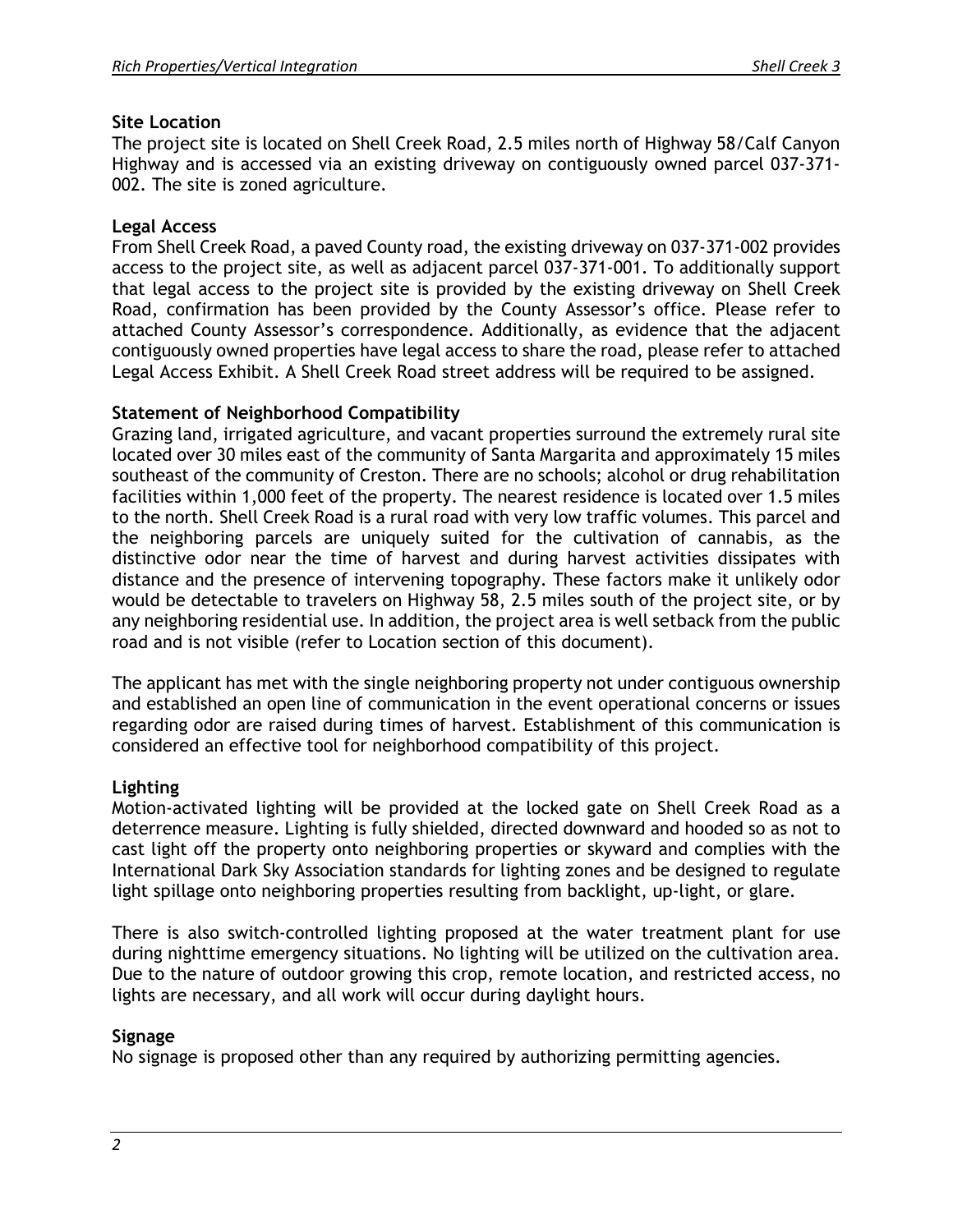## **Setbacks**

The outdoor cultivation area meets all required setbacks. The outdoor cultivation area is situated beyond 300' at all property lines. The nearest residence outside of ownership is over 1.5 miles to the north.

The project is proposed nearest the southern property line of contiguously-owned parcel APN 037-371-002/DRC2020-00011 with the location chosen to minimize site disturbance for road extension, maintain visual screening from offsite, and locate the project in the most appropriate location of level topography and in close proximity to the existing water connection. The setback distances are as follows:

N ~4,154 feet S ~369 feet  $E - 1,425$ W ~766 feet

## **Employee Safety and Training Plan**

An Employee Safety and Training Plan has been prepared for the project and submitted under separate cover.

## **Staffing**

Seasonal planting will occur during daylight hours in the month of May for 5 days and require 30 staff who will meet offsite to bus, carpool, or vanpool to the site. Seeds and/or clones will be procured in compliance with CA State track-and-trace regulations and delivered to the site. Crop maintenance will require 3 full-time staff to attend the crop during daylight hours. No deliveries of soil will occur prior to the initial planting season. Nutrients, pesticides, and other typical agricultural support deliveries are anticipated twice a month during daylight hours throughout the growing season. Harvest will occur during the month of October during daylight hours and will require 30 staff for a total of 5 days who will cut the plants at the base, weigh them for wet plant weight as required by CalCannabis/CDFA, place them into bins, and load the bins onto a truck. The truck will immediately transport them to the company processing and distribution facility. Harvested cannabis will be immediately transported offsite in 5 trucks in compliance with CA State track-and-trace regulations. No cannabis will be stored on-site at any time. All activity will occur during daylight hours.

## **Security**

A Confidential Security Plan has been prepared for the project and submitted under separate cover for review by the Sheriff's Department, including security staffing and strict access controls. No harvested cannabis will be stored onsite.

## **Fire and Life Safety**

The applicant has consulted with CDF/CAL Fire and existing access from Shell Creek Road is anticipated to be adequate for the fenced outdoor cultivation project with no artificial lighting. The proposed access road extension to the project site from the existing road terminus will consist of an approximately 225' length of 16' wide decomposed granite base road. Space for vehicular access will be provided within the fence line in order to ensure access to within 150' of the entire facility. A 10,000 galvanized steel water tank will be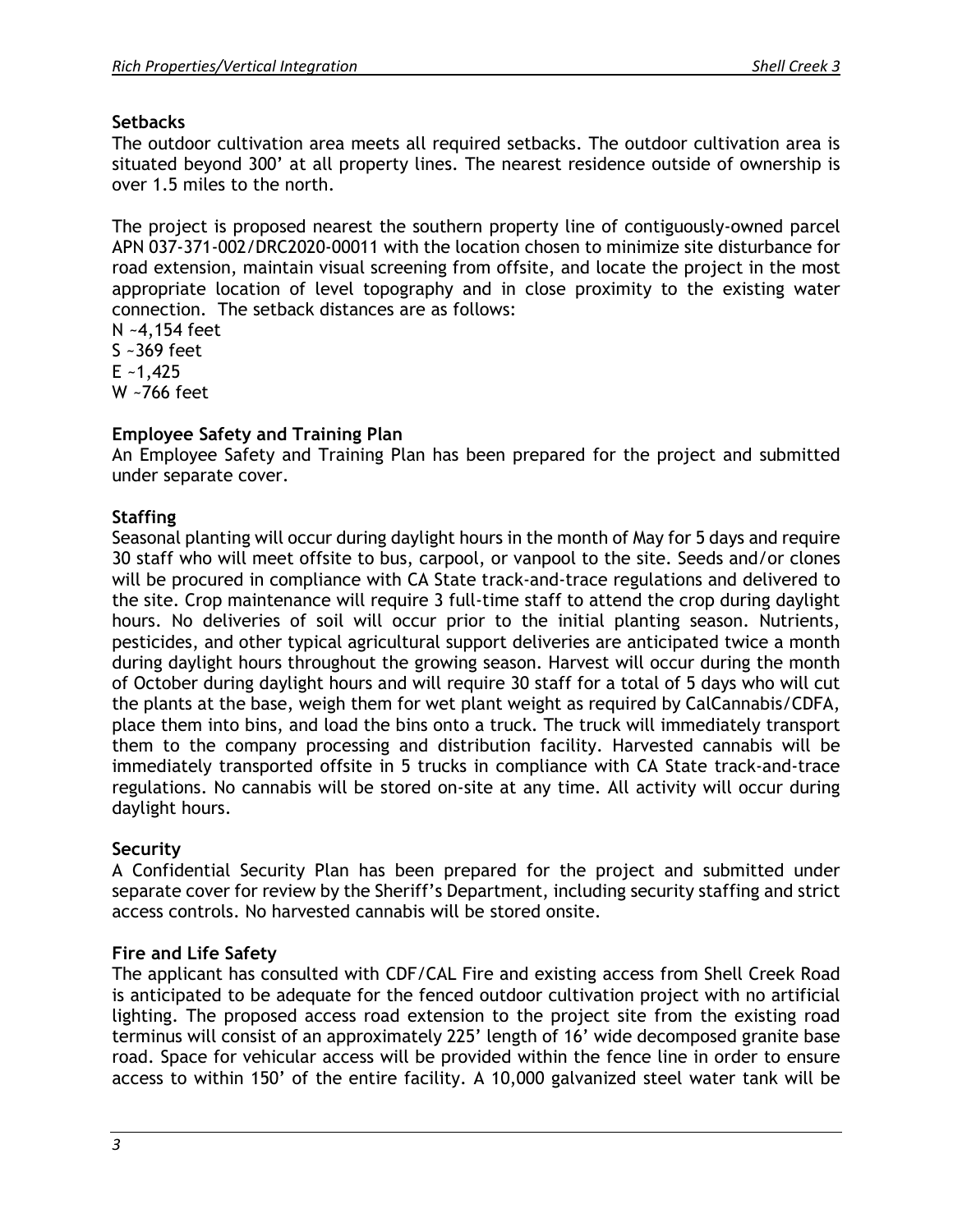installed on a compressed gravel pad on the adjacent pad to the south for fire safety use on all three contiguously operated projects.

### **Chemical and Equipment Storage**

One 10'x20' Seatrain will be placed adjacent to the well on the lower portion of the contiguously- owned property APN 037-371-002 for equipment and supplementary chemicals in small quantities. Additional 10'x20' Seatrain will be placed on the mesa adjacent to the fenced area. Storage will include only typical farm equipment and cultivation supplies such as small (under 20 gallons) containers for nutrient and pest management stored on racks, garden tools, workshop tools, supplies, paper products, tractors, ATVs, protective gear, and similar. Layout for storage structures will be multi-use as shown on the Details page of the Site Plan.

### **Pesticide and Fertilizer Application**

All products are non-hazardous and in compliance with the Department of Pesticide Regulation (DPR) and the County of San Luis Obispo Agricultural Commissioner (CAC). Fertilizer application will be monitored by the Regional Water Quality Control Board annual reporting of the project's Nitrogen Management Plan.

The project includes a water treatment system at the well site on APN 037-371-002 that will allow for blending fertilizer into the water prior to irrigation via a direct drip irrigation system. The pesticide plan will evolve and change depending on pests encountered on site and will be varied to avoid pest adaptation. Any pest management will be contracted out for application, and carefully selected from the following list:

### Insecticides and Miticides

Azadirachtin • Bacillus thuringiensis sub. kurstaki • Bacillus thuringiensis sub. israelensis • Beauveria bassiana • Burkholderia spp. strain A396 • Capsaicin • Cinnamon and cinnamon oil • Citric acid • Garlic and garlic oil • Geraniol • Horticultural oils (petroleum oil) • Insecticidal soaps (potassium salts of fatty acids) • Iron phosphate • Isaria fumosorosea • Neem oil • Potassium bicarbonate • Potassium sorbate • Rosemary oil • Sesame and sesame oil • Sodium bicarbonate • Soybean oil • Sulfur • Thyme oil

#### Fungicides and Antimicrobials

Bacillus amyloliquefaciens strain D747 • Cloves and clove oil • Corn oil • Cottonseed oil • Gliocladium virens • Neem oil • Peppermint and peppermint oil • Potassium bicarbonate • Potassium silicate • Reynoutria sachalinensis extract • Rosemary and rosemary oil • Sodium bicarbonate • Trichoderma harzianum

Vertebrate Repellants Castor oil

An Operator Identification Number will be obtained for the cultivation staff or contractors responsible for pesticide and fertilizer application in accordance with rules established by the Department of Agriculture, Weights and Measures.

### **Storage and Hazard Response Plan**

Vertical Integration has prepared hazard response procedures within the Emergency Management Section of the Employee Safety Plan. In addition, as described above, all pest management will be contracted out and the water treatment system will provide direct fertilization to the irrigation system. Any small chemical containers needed for day to day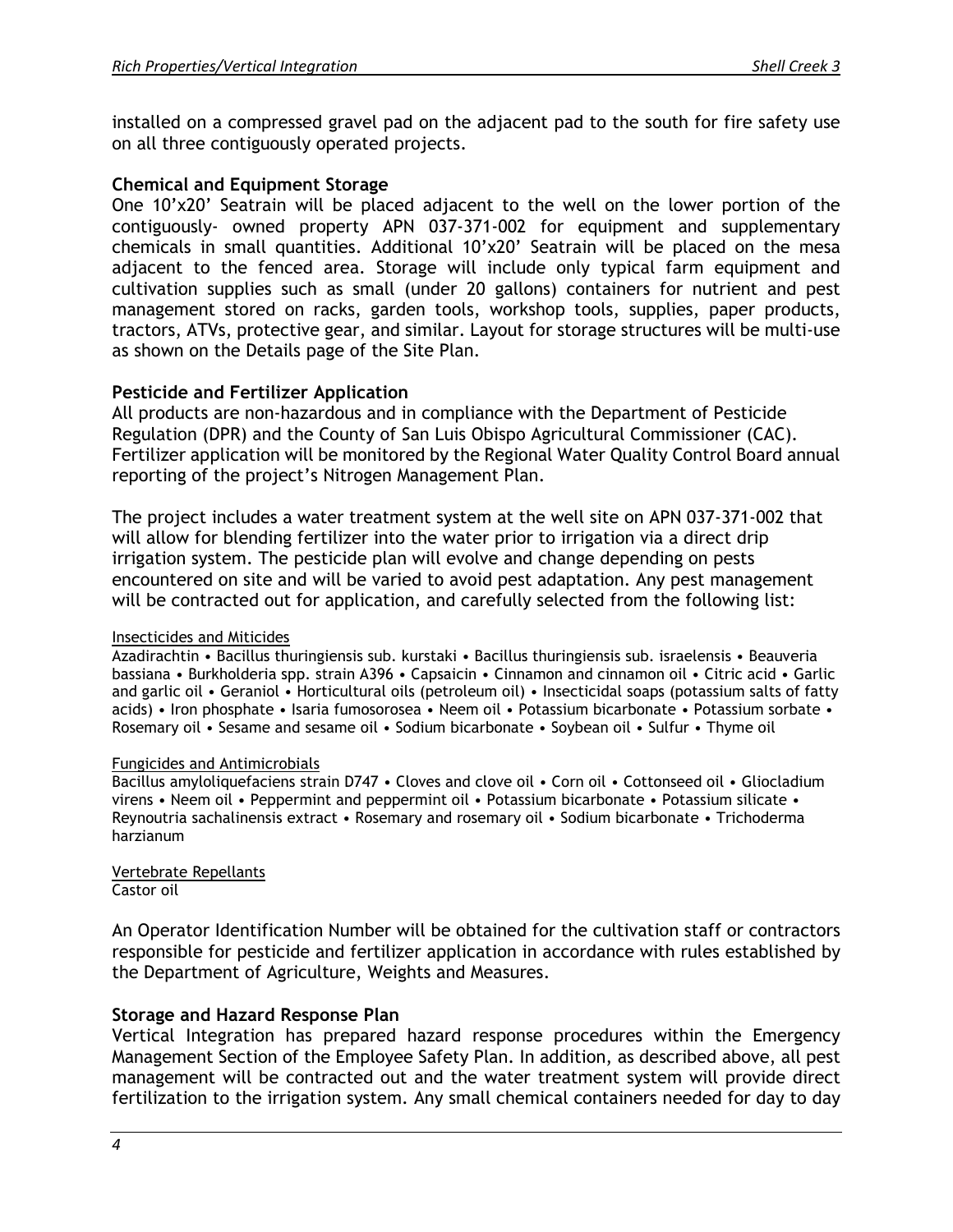operations will be securely and properly stored and utilized in accordance with good farming practices implemented via staff training and application certifications.

## **Odor Management Plan**

The proposed annually harvested operation is not anticipating any odor nuisance since a majority of neighboring parcels are under the same ownership, the nearest residence is over 1.5 miles from the proposed project, the area is dominated by agriculture and is very rural. Outdoor cannabis cultivation does not produce odor for the majority of the year, with a 3-5 week window where the odor could potentially be detected. The site meets all setbacks of non-contiguously owned/operated parcels and is not anticipated to be of nuisance to any surrounding property. The applicant has met with the single neighboring property not under contiguous ownership and established an open line of communication in the event concerns regarding odor are raised during times of harvest so they can work to identify measures to ensure the operation is compatible with the neighborhood. Establishment of this communication is considered by the neighborhood to be an effective odor management plan tool.

## **Traffic**

A Trip Generation Study and Sight Distance Analysis prepared by OEG, Inc. in 2020 considered a project including construction of a 22,000 sf greenhouse in addition to 3 acres of outdoor cultivation. OEG, Inc. also prepared traffic studies and sight distance analyses for the two contiguously owned and operated projects to the south (DRC2020-00011 and - 00012. Traffic volumes for cannabis cultivation are considered similar to other open agriculture activity and the County's adopted trip generation rates have been applied to the project. The trip generation study evaluated the potential for three acres of cannabis and a 22,000 sf greenhouse. The full evaluation for this expanded project estimated an anticipated average daily trip rate of 12 per day, with zero peak hour trips. Although the evaluation was not revised to remove the consideration of the greenhouse, the estimate of 12 trips is not considered an impact and would not require implementation of any road safety measures or improvements.

The sight distance requirement is met in both directions for the access driveway located on APN 037-371-002. The driveway is recommended to be improved to meet County B-1a standard. Refer to Details sheet of site plan for reference.

## **Waste Management Plan**

For solid waste, a standard commercial waste bin will be located adjacent to the grow site. Trash pick-up services will be contracted, and the bin will be emptied when it becomes full. For compostable waste, all unused plant materials and soils will be shredded and tilled back into the soil after harvest. During the grow season, compostable waste will be maintained in a pile inside the secured portion of the grow site.

## **Air Quality**

The project is accessed from Shell Creek Road, a paved County maintained roadway. Existing agricultural and proposed gravel roads will be used on the subject property. Good agricultural practices of low vehicle speeds and regular road maintenance as needed will reduce potential for dust.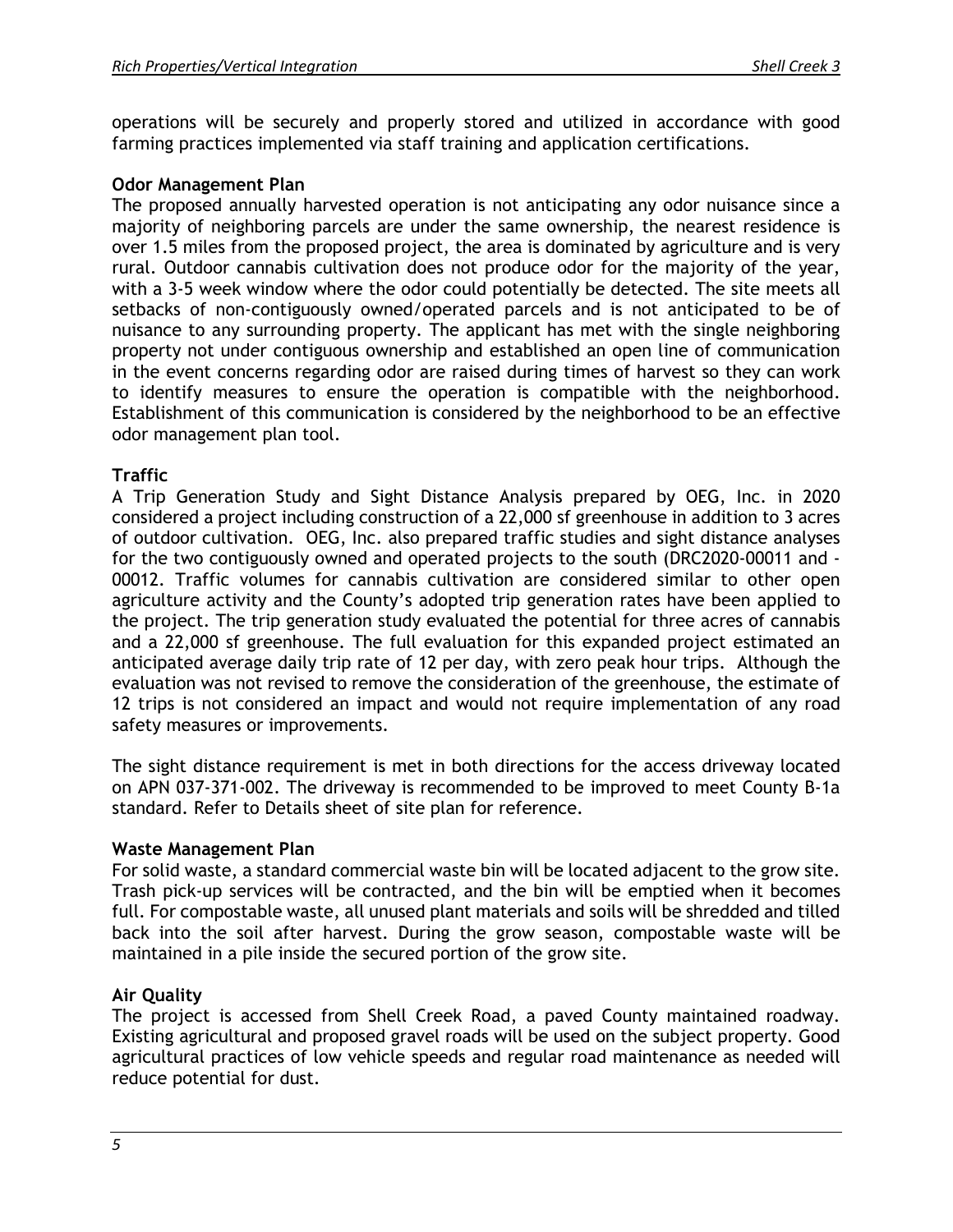## **Water**

The property is located within the Paso Robles Groundwater Basin- Level of Severity III (Shandon Subarea). Section 22.40.050.CD.5 specifies that cultivation sites requiring a land use permit must offset water use at a 1:1 ratio. Project estimated water use for three acres of cannabis is 2.17 acre-feet/year (AFY), which requires an offset of equal value. The offset will be achieved by the onsite crop replacement of carrots with cannabis within the project footprint. As analyzed by Wallace Group in the Engineered Water Management Plan prepared for the project, 3 acres of outdoor cannabis will utilize a total of 2.17 AFY. The water analysis also considered construction of 22,000 sf of greenhouse, which, with a water use factor of 0.1/gal/sf/day, would have a gross demand of 1.82 AFY. While the greenhouse portion is not a part of this application, the overall water use evaluated was identified as 3.99 AFY. County-defined annual usage factor for vegetables is 1.9 AFY/acre, which when multiplied by the 5 acres of the project footprint is 9.5 AFY, or for the 3.75 acre cultivation area inclusive of walkways would be 7.125. The project will utilize 2.17 AFY, a significant reduction of water use within the project area in all scenarios.

## **Energy Use (for Irrigation)**

The project will be served by an existing 175 horse power (HP) pump powered by gridconnected electricity to fill a 10k gallon storage tank near the well on the project site. Energy estimate for this pump is anticipated at 19,000 KwH/year to serve the project site and adjacent proposed facilities. No lighting requiring power is proposed and the staff will be served by portable toilet facilities.

## **Disturbance Area**

The project specific activity includes three sets of 10 hoophouses with a total footprint of 3.75 acres that will be placed on previously tilled agricultural land. This activity will only require re-tilling the land for placement of the hoop structures where cannabis will then be planted. A 5-acre fence will encompass the project, totaling approximately 4,482 sf of disturbance and 9 cy cut/0 cy fill. The project site is a 5 acre footprint with an approximately 250' long by 16' wide access road extension. The project and adjacent parcel operations will share an access road, storage, and water treatment facility. It is anticipated that the first project approved will file for the grading and/or building permits required for the shared use facilities.

## **Location**

The project area is uniquely suited to a discreet operation that will not be visible to passing motorists or adjacent properties. Shell Creek Road is oriented in a generally north-south direction and is located in a large valley. The project parcel is located on a mesa east of Shell Creek Road and accessed via a road that travels due east along the valley until it reaches a hillside approximately 1,000' from the roadway. The nearest corner of the proposed project to Shell Creek Road is approximately 775' setback from the edge of the mesa and therefore not visible to travelers on Shell Creek Road or any offsite property.

## **Archaeology**

A Phase 1 Archaeology Evaluation was completed by Robert L. Hoover, PhD. and David N. Hoover, M.A. in 2019. The report effort included a detailed documentation of the cultural history of the area, a records search of the Regional Archaeological Information Center in Santa Barbara, and a physical surface survey of the project area and surroundings. The